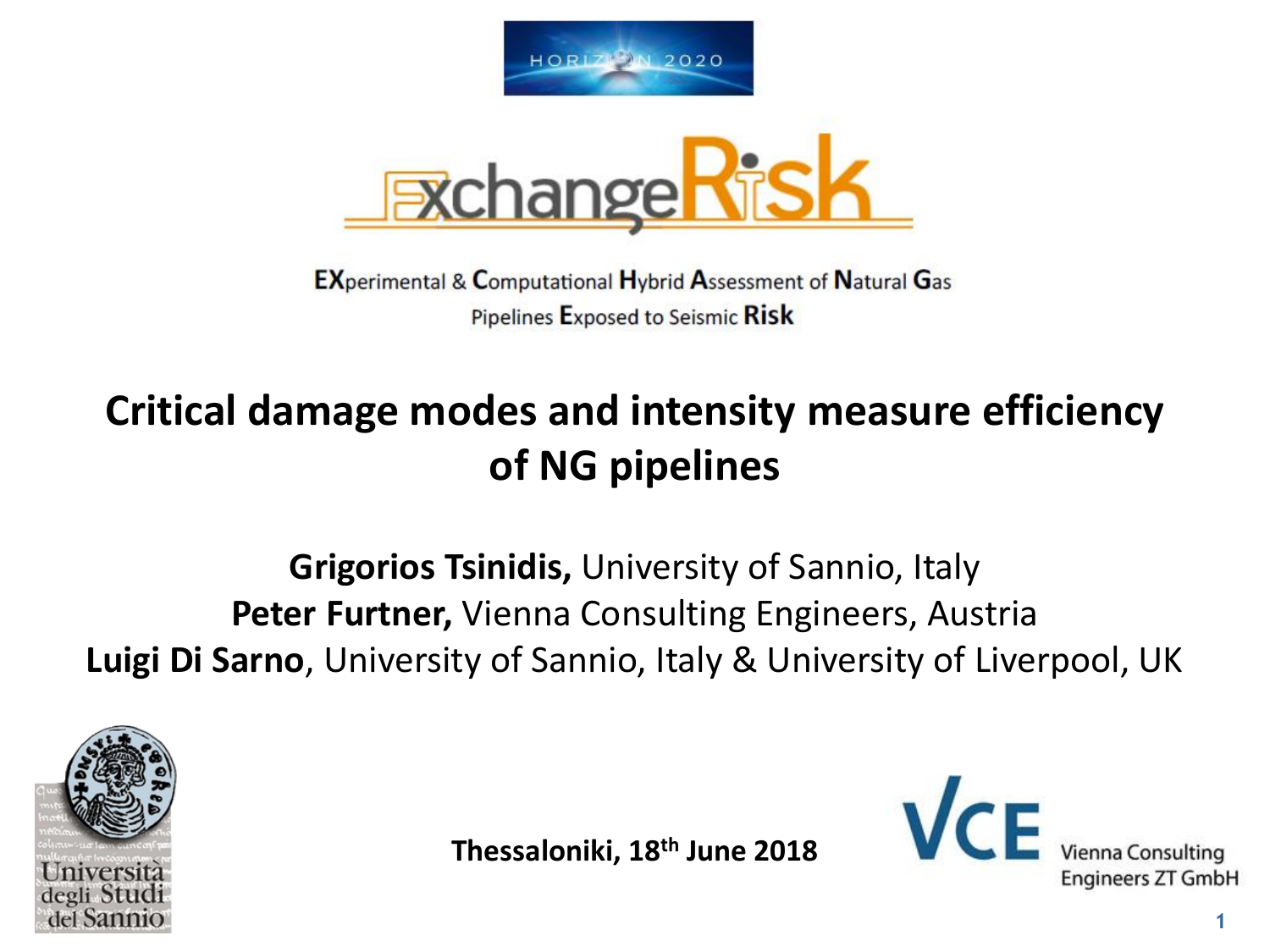### **Potential damage modes**

- **Earthquake-induced transient ground deformation can trigger various damage modes on continuous pipelines, including (O'Rourke and Liu, 1999):**
	- **shell-mode or local buckling**
	- **beam-mode buckling**
	- **tensile rupture**
	- **flexural bending failure**
	- **excessive ovaling deformation of the section**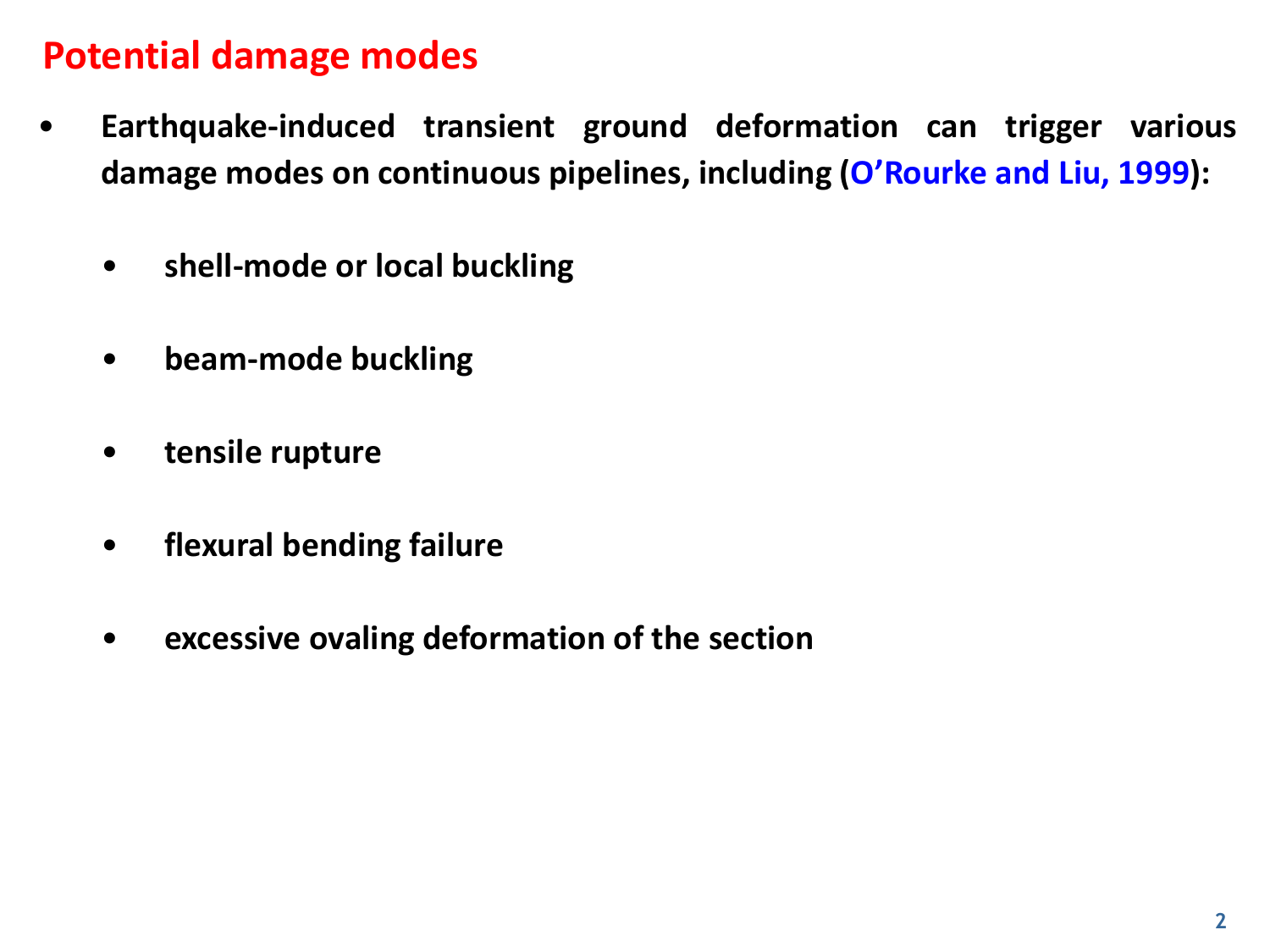# **Shell-mode or local buckling**

- **Shell-mode or local buckling is associated with the loss of stability caused by compressive or bending loading on the pipeline and is likely to occur in deeply buried large diameter pipelines with high R/t ratio**
- **O' Rourke & Liu (1999) reported a local buckling failure of a 406 mm diameter steel gas pipeline during the 1972 San Fernando earthquake**
- **Local buckling due to seismically-induced transient ground deformations was also reported on a large diameter steel pipeline during the 1985 Michoacán earthquake in Mexico City (O' Rourke 2009)**

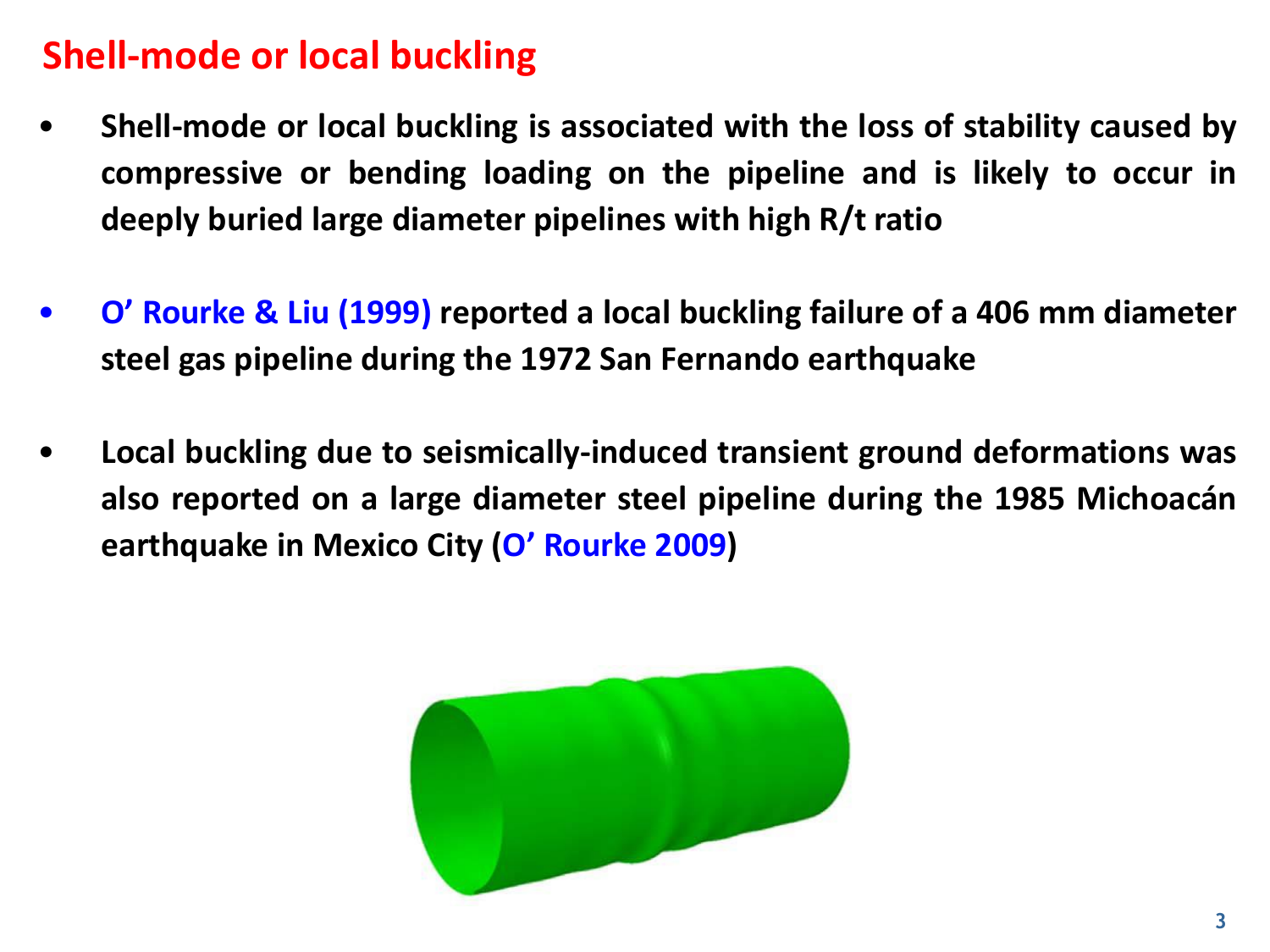#### **Beam buckling**

- **Beam or upheaval buckling, which likely to occur in cases of shallow smalldiameter pipelines with low R/t ratio, resembles the Euler buckling mode of column subjected to compressive loading**
- **This damage mode rarely leads to breakage but it may affect the serviceability of the pipeline by reducing the flow of content**
- **O'Rourke & Liu (1999) reported cases of beam buckling failures of small diameter oil and gas pipelines due to fault movements during the 1979 Imperial Valley earthquake**
- **Mitsuya et al. (2013) reported several cases of beam buckling on small diameter NG pipelines during the 2007 Niigataken Chuetsu-oki earthquake**

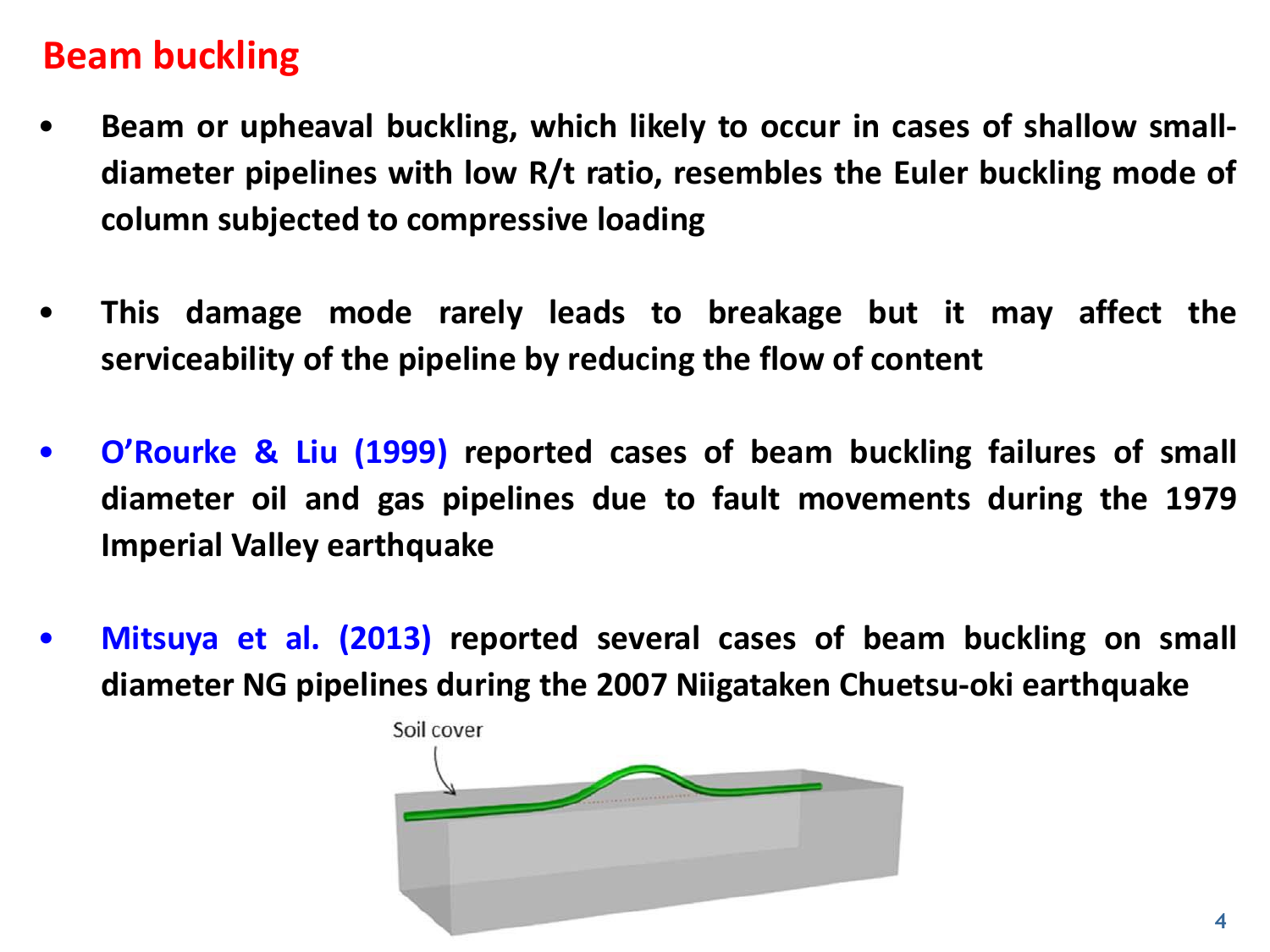#### **Tensile rupture**

- **Corrosion free steel pipes with arc-welded butt joints are capable of mobilizing large strains with significant tensile yielding before rupture due to their high ductility**
- **On the contrary, tensile rapture might be an issue for old pipes with gaswelded joints, which can not tolerate large tensile strains before rapture**
- **O'Rourke & Liu (1999) reported that this failure mechanism was more evident for pipelines subjected to permanent deformations due to seismically-induced ground failures**

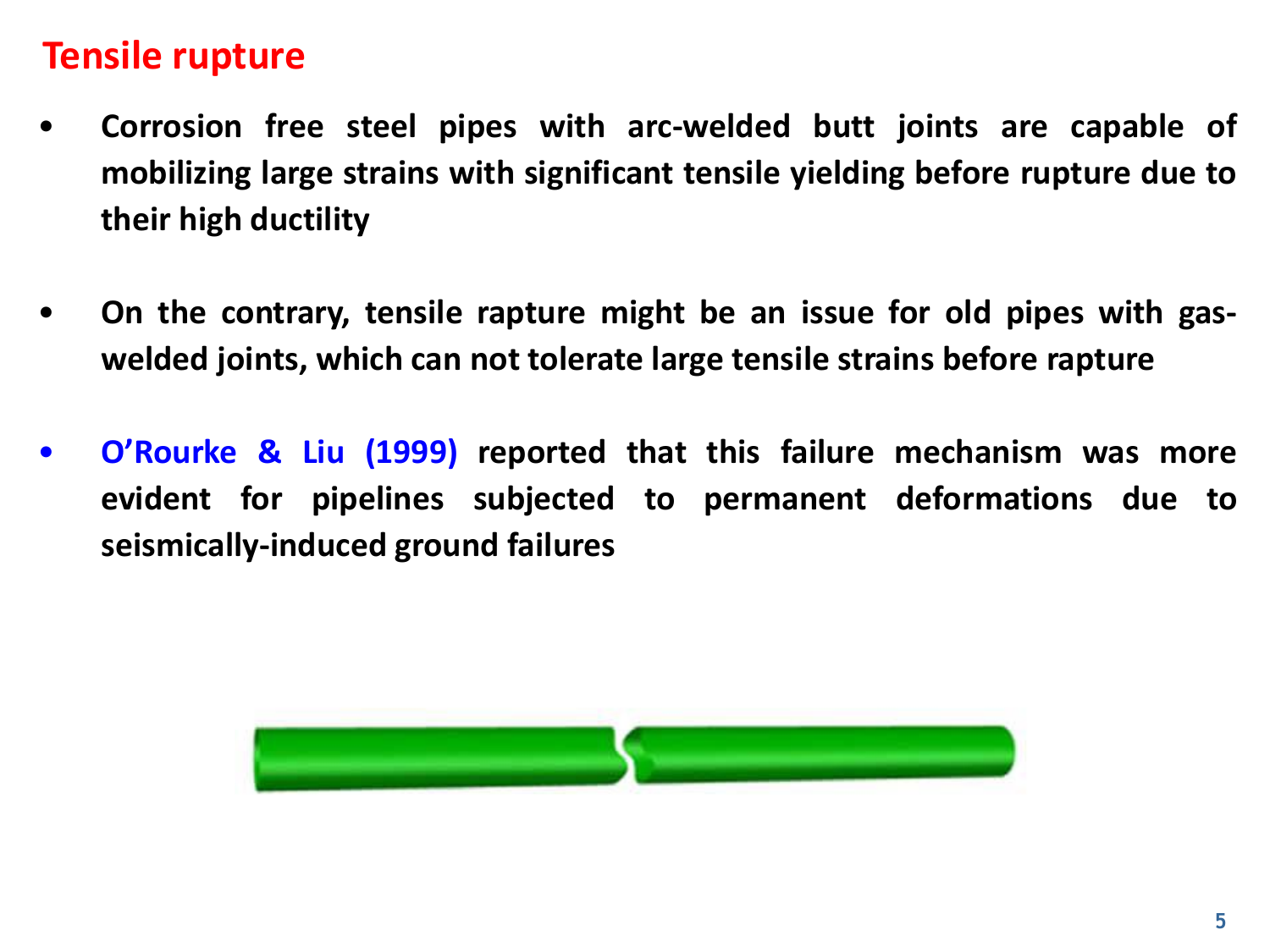#### **Flexural bending failure**

- **Flexural failure of steel pipelines, due to excessive bending loading, is rarely expected in gas pipelines, due to the high ductile materials used, i.e. steel or polyethylene**
- **Instead, excessive bending may lead to beam buckling or ovalization of the pipeline, depending on the radius to wall thickness ratio**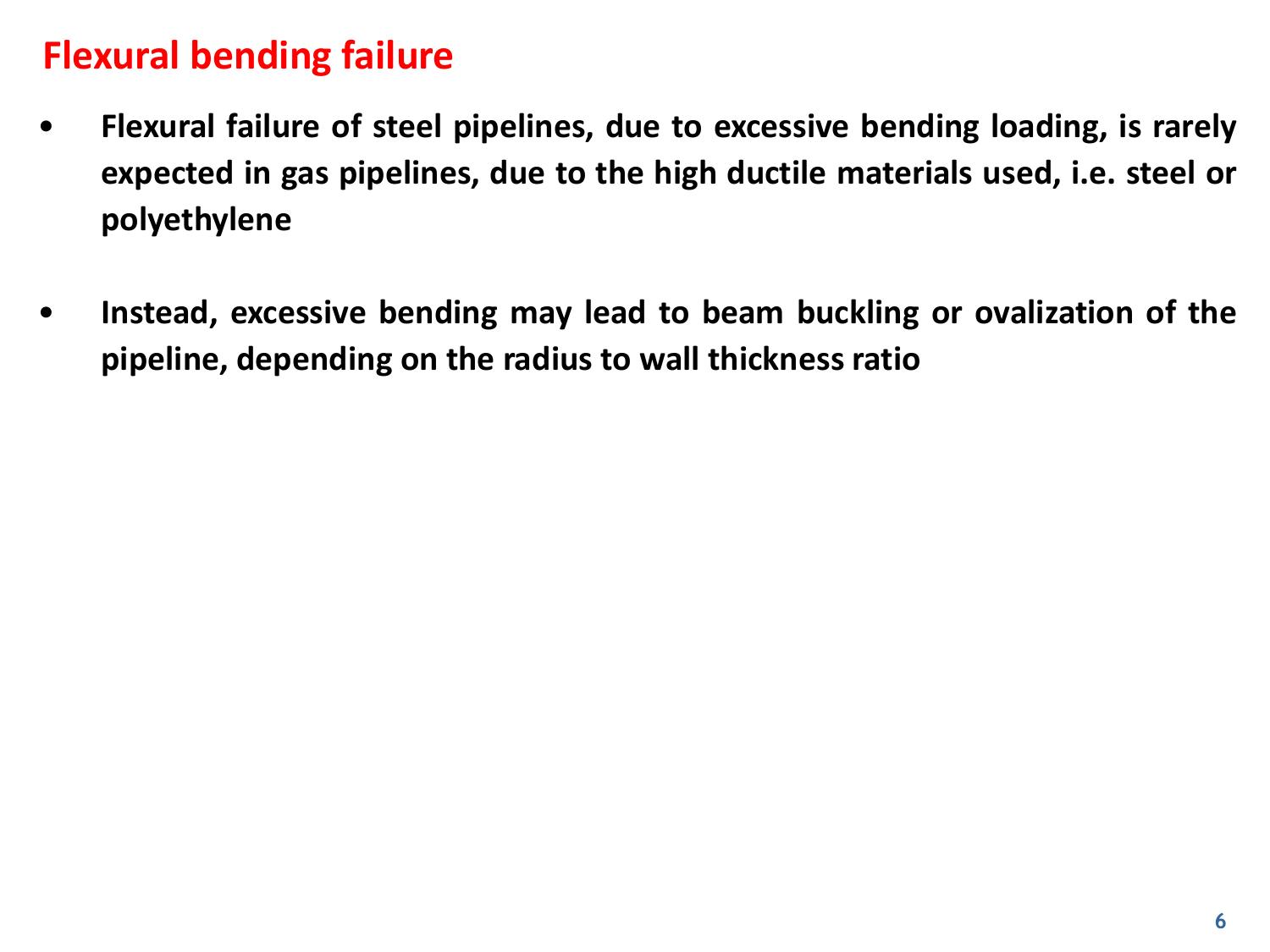#### **Sectional ovalization – Brazier effect**

- **Large radial deformations of the section caused by significant bending forces, may lead to a flattening of the circular cross section**
- **Although this failure mode is not affecting the structural integrity of the pipeline, it may be considered as a serviceability threat for the pipeline, since it reduces the flowing capacity**

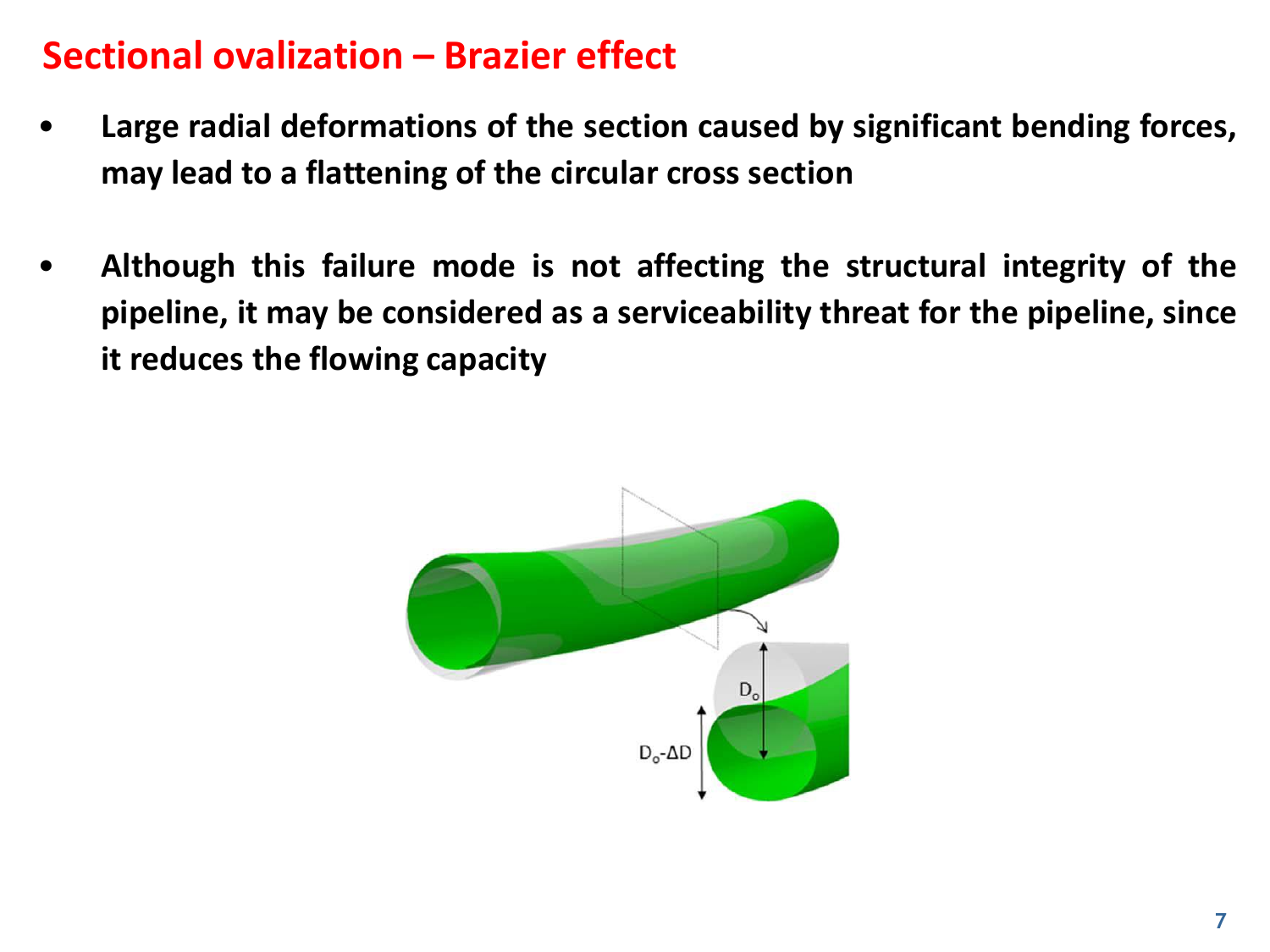#### **Seismic risk assessment for embedded pipelines**

- **General lack of rigorous methods and detailed standards for the seismic risk assessment of NG pipelines**
- **References and fragility curves, referring to other typologies of buried pipelines, are commonly used for the assessment of NG pipelines**
- **Probabilistic empirical fragility relations have been proposed over the last 40 years for buried pipelines, based on post-earthquake observations of their response**
- **A few recent studies (Lee et al., 2016, Jahangiri and Shakib, 2017) have employed numerical approaches to construct probabilistic analytical fragility curves, in the sense of the following definition:**

$$
Fragility = P[D \ge C | IM]
$$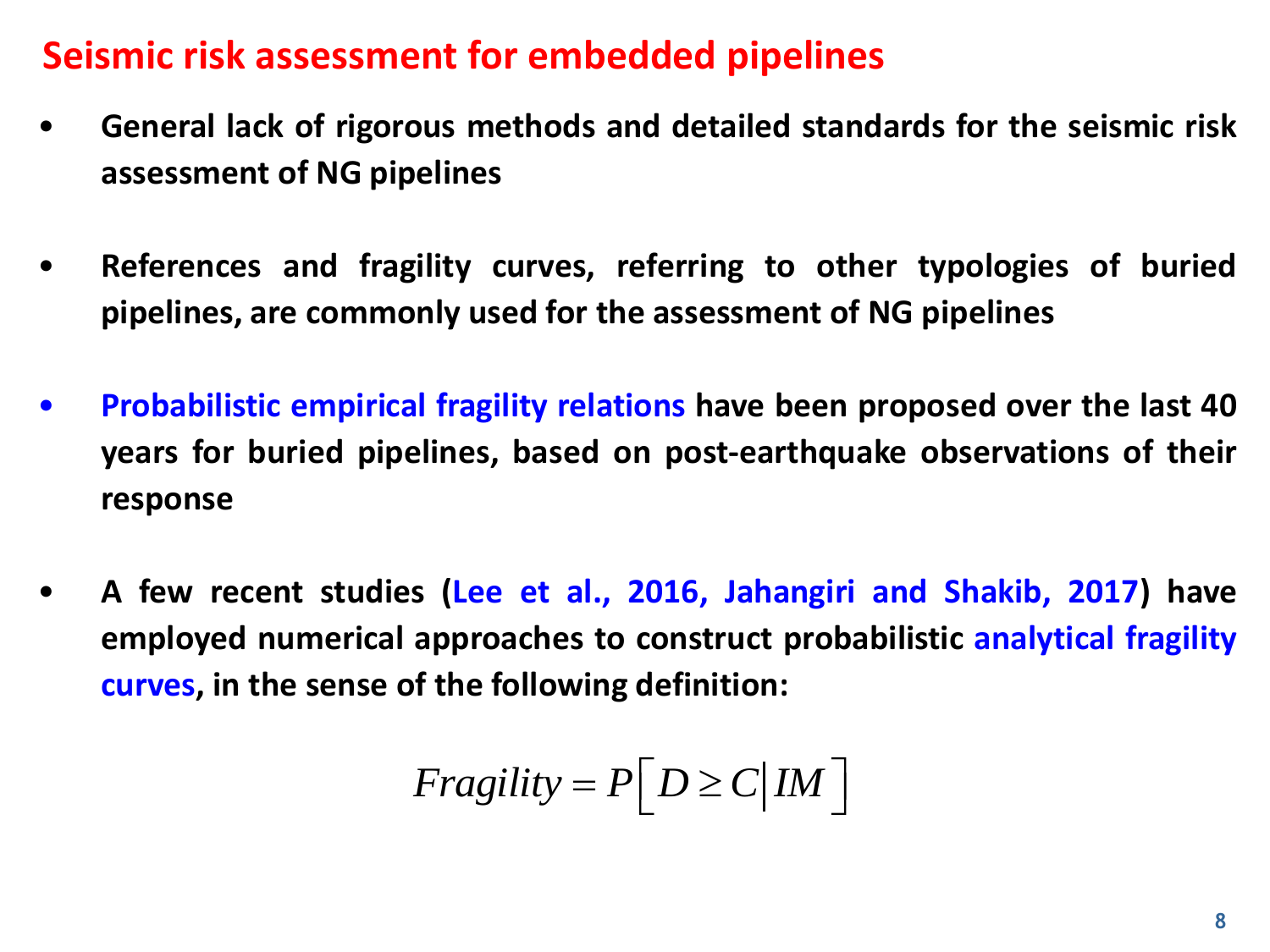# **Efficiency of available fragility relations for pipelines**

- **The majority of empirical fragility relations implement the pipeline repair rate, as the EDP, i.e. the number of pipe repair per unit length, without disaggregating between leaks or more severe breaks and more importantly, without providing detailed information about the failure mode**
- **The accuracy of repair reports that constitute the basis for the development of empirical fragility functions may be questionable, since these are commonly drafted after a short period from the main event and under the pressure for rapid restorations**
- **Applicability? Most of available relations were developed based on postearthquake observations of the response of NG pipelines in USA and Japan**
- **The limited analytical fragility functions do not cover all NG pipeline typologies and do not distinguish between various damage modes and associated consequences**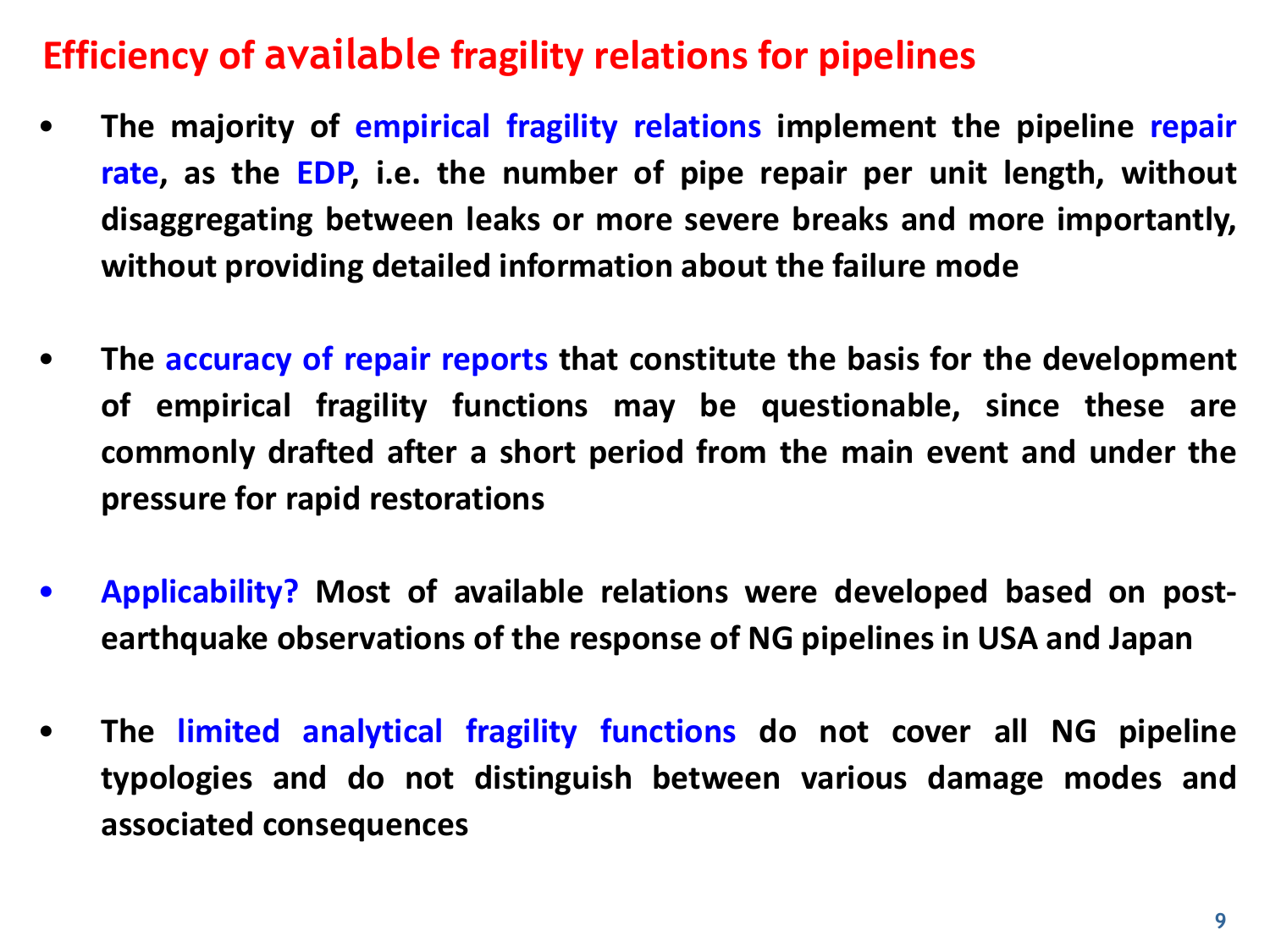# **Seismic intensity measures for embedded pipelines**

- **Various seismic intensity measures have been adopted for the development of empirical and analytical fragility relations:**
	- **Modified Mercalli Intensity, MMI**
	- **Peak Ground Acceleration, PGA**
	- **Peak Ground Velocity, PGV**
	- **Peak Ground Strain, ε<sup>g</sup>**
	- **Arias Intensity, I<sup>a</sup>**
	- **PGV<sup>2</sup>/PGA**
	- **Spectral Acceleration (SA) or Spectral Intensity (SI)**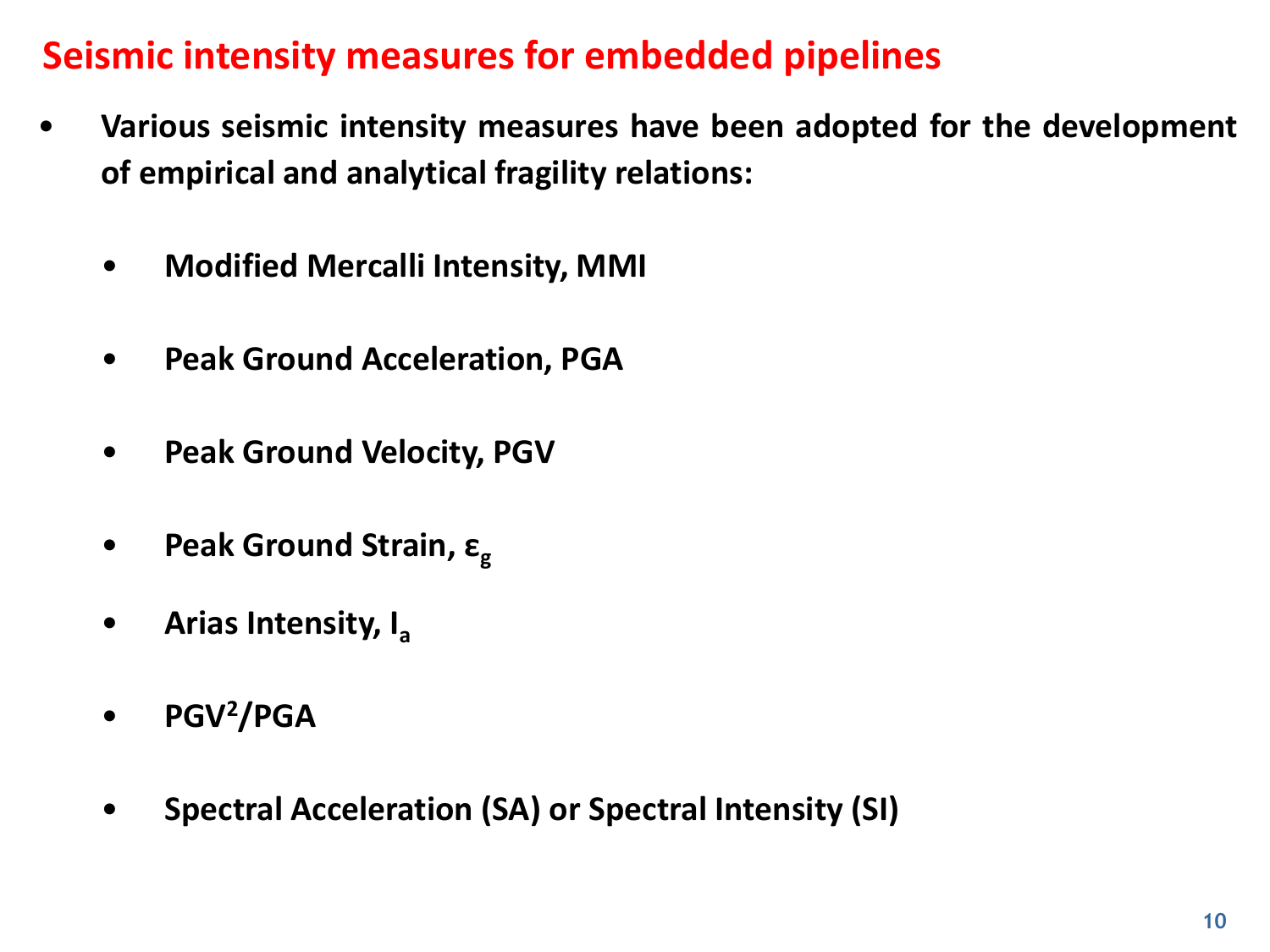# **Modified Mercalli Intensity (MMI)**

- **MMI was used as IM in early studies due to the absence of extensive instrumental records of the ground motion**
- **The subjective nature of its definition, introduces a high level on uncertainty, making MMI an inadequate IM for a quantitative seismic risk assessment of pipelines**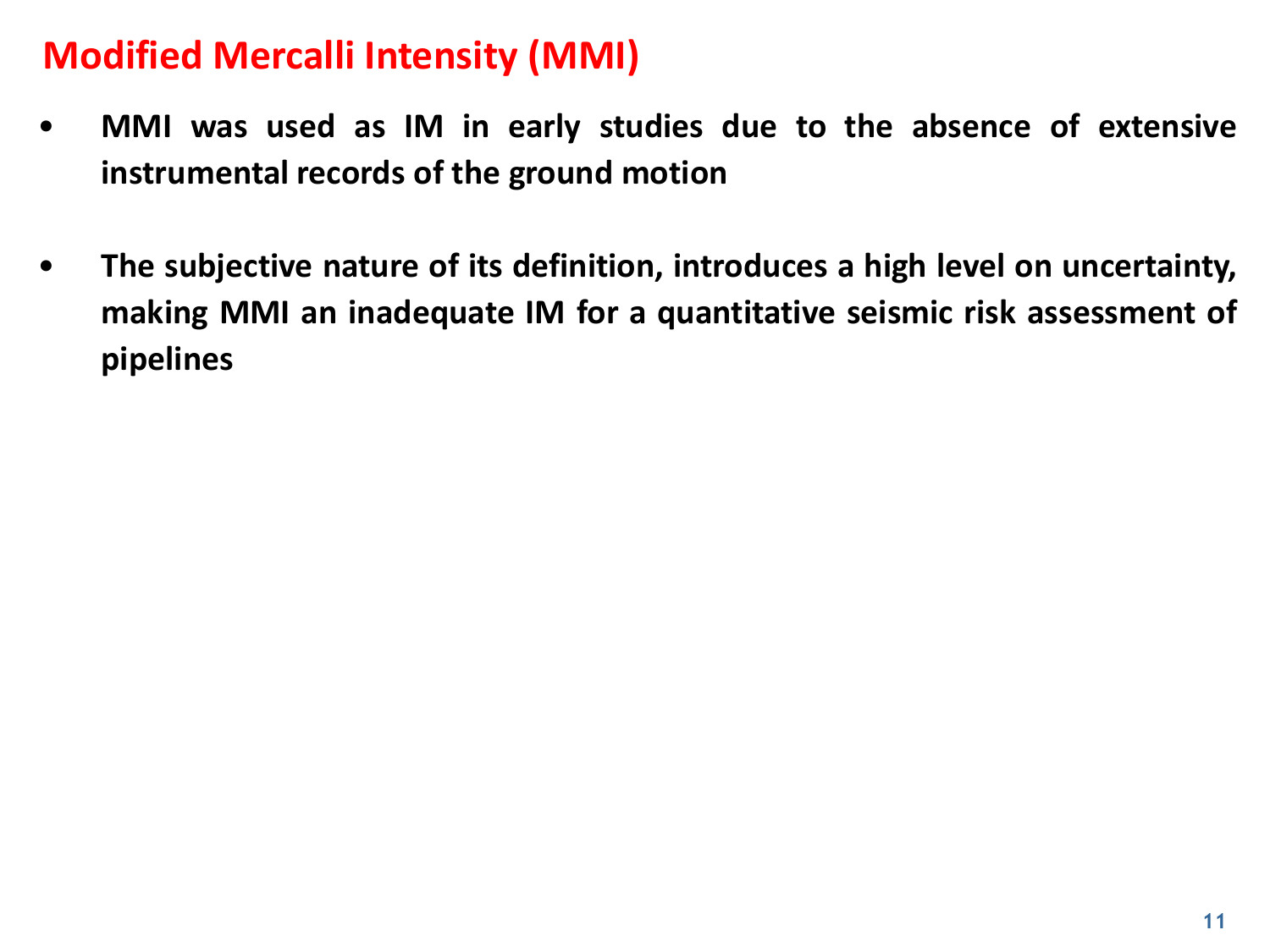### **Peak Ground Acceleration (PGA)**

- **Measure of the amplitude of the seismic ground motion**
- **Can easily by obtained through: (1) recorded acceleration time histories , (2) Ground Motion Prediction Equations (GMPE), (3) shake maps, (4) stochastic simulation of the ground motion (mainly during pre-seismic evaluations of existing critical networks)**
- **Generally, PGA correlates directly with inertial forces, which are of minor importance for buried structures**
- **Many early studies developed empirical fragility relations for buried pipelines using PGA as IM – significant differences between the relations**

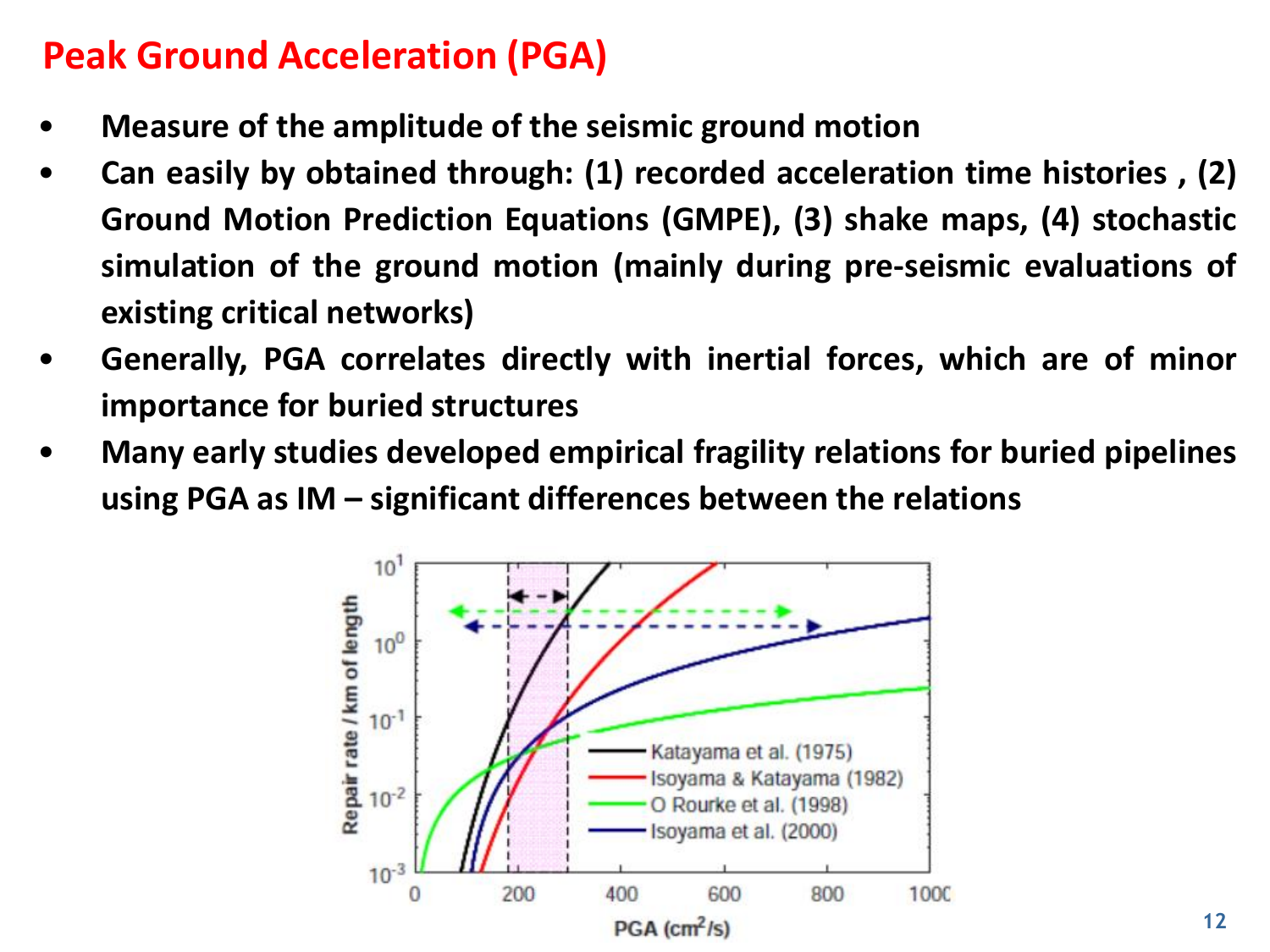## **Peak Ground Velocity (PGV)**

- **PGV has been extensively used as IM in empirical fragility relations for pipelines, since it can be related to the longitudinal ground strain, which is responsible for induced damages on pipelines**
- **PGV can be obtained through: (1) integration of recorded acceleration time histories, (2) GMPE that correlate directly PGV with multiple seismological parameters, (3) shake maps, (4) PGV/PGA relations (e.g. ALA, 2001)**
- **Noticeable deviations between various fragility curves; however, slightly lower compared to PGA-based fragility curves**

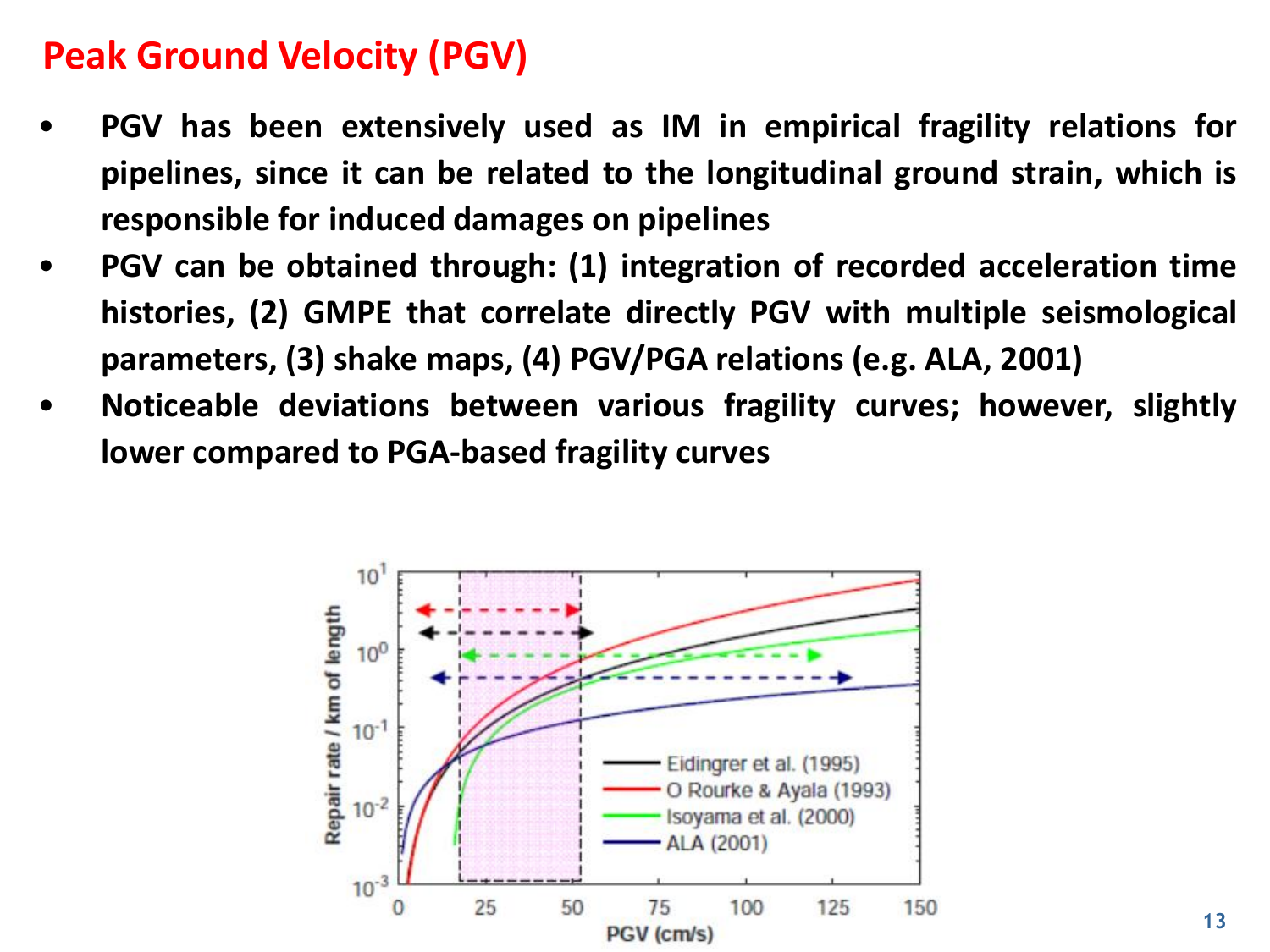# **Peak Ground Strain (PGS)**

- **Peak ground strain is directly related to the seismic performance and fragility of embedded pipelines**
- **PGS may be computed from displacement time histories of the ground motion:**

$$
PGS = \max \left| \varepsilon(t) \right| = \max \left| \partial D(t) / \partial t \right|
$$

- **The high potential for inaccuracies in processing the raw acceleration data, as well as the need for a high number of records along the pipeline axis and the associated high installation and operation of a recording array, impede such a solution in extended networks the high potential for inaccuracies in processing the raw acceleration data, a<br>
well as the need for a high number of records along the pipeline axis and th<br>
associated high installation and operation of a recording ar**
- **Commonly PGS is evaluated in a simplified fashion, using PGV:**

 $PGS = PGV/kC$ 

• *C* **is a measure of wave propagation velocity and** *k* **is a correction parameter**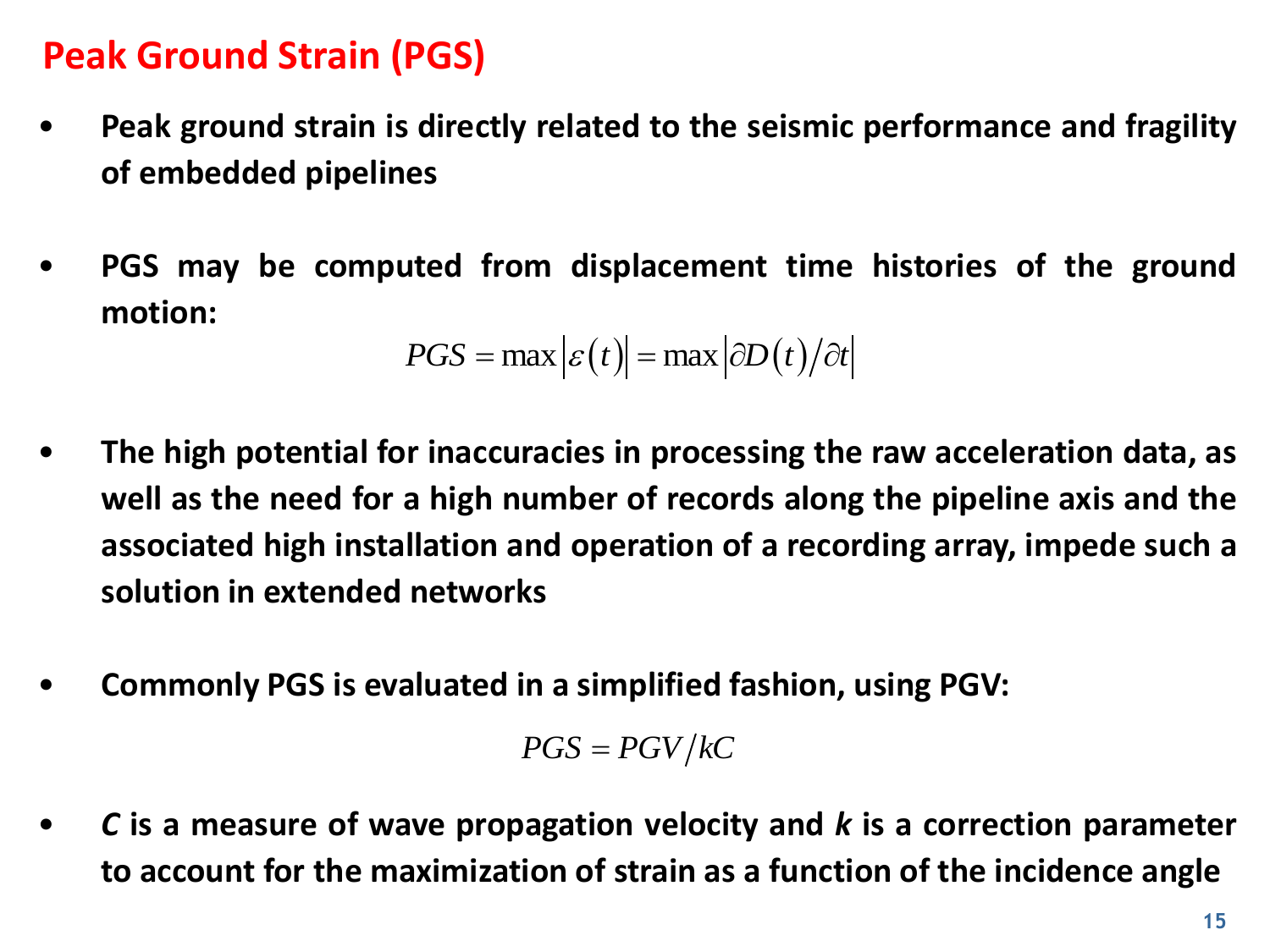# **Peak Ground Strain (PGS)**

- **The selection of** *C* **and** *k* **depends on the wave type, the incidence angle and the local soil conditions**
- **Dominant wave type?**
- **S-waves are expected to dominate the response of a pipeline located near the seismic source, while for pipelines located away from the seismic source, surface Rayleigh waves are manifesting the response**
- **Significant deviations in the definition of the above parameters in the relevant guidelines and codes (e.g. ALA 2001, Eurocode 8 2006, O'Rourke & Liu, 1999)**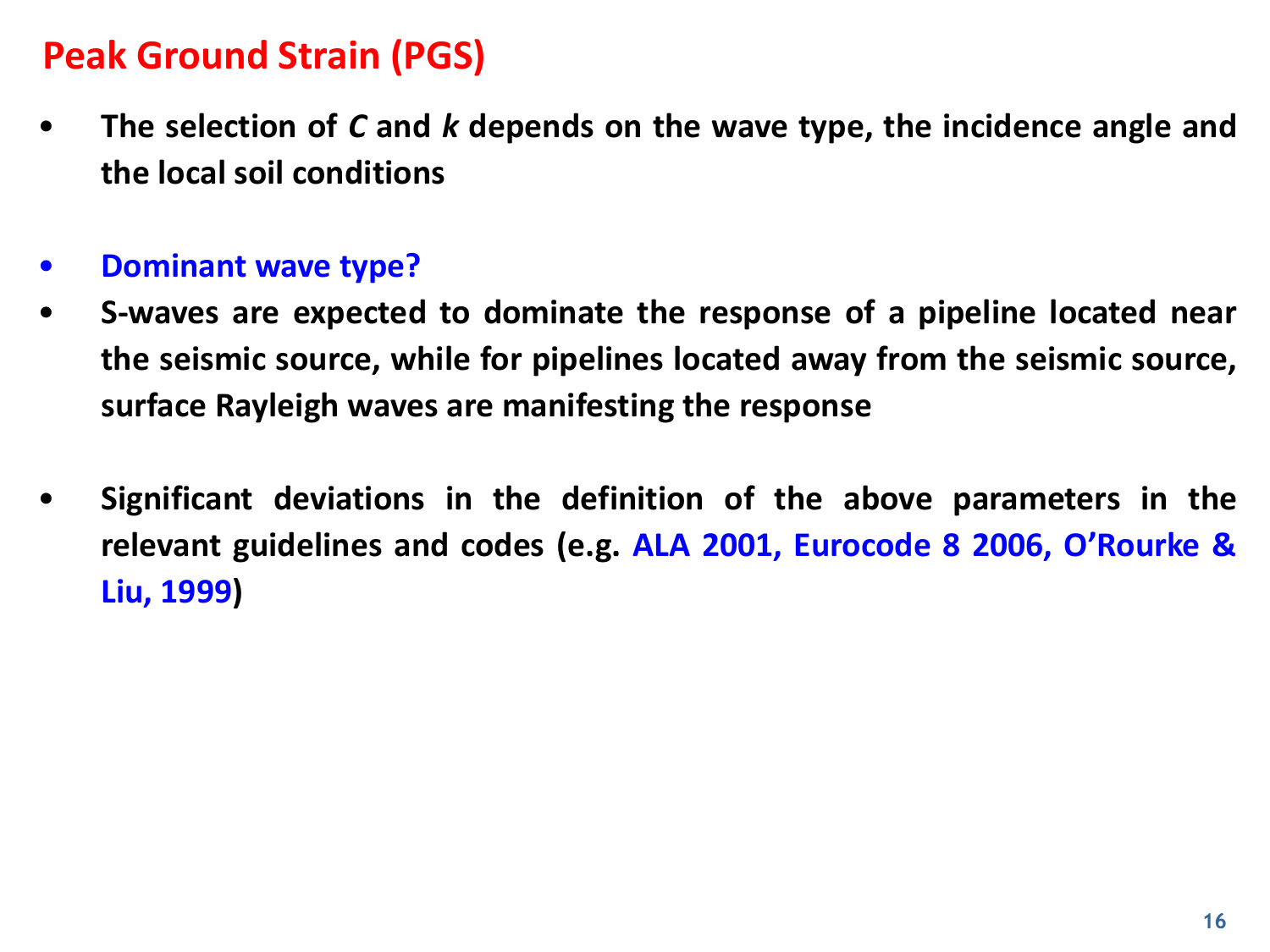#### **Peak Ground Strain (PGS)**

- **Lateral soil heterogeneities, irregular topography (e.g. variable bedrock depth, hills, canyons, slops) and incoherence and spatial variability of ground motion complicate further the evaluation of εg becomes**
- **Despite the general better correlation of various εg-based fragility relations, compared to PGA- and PGV- based fragility relations, noticeable deviations are still observed**

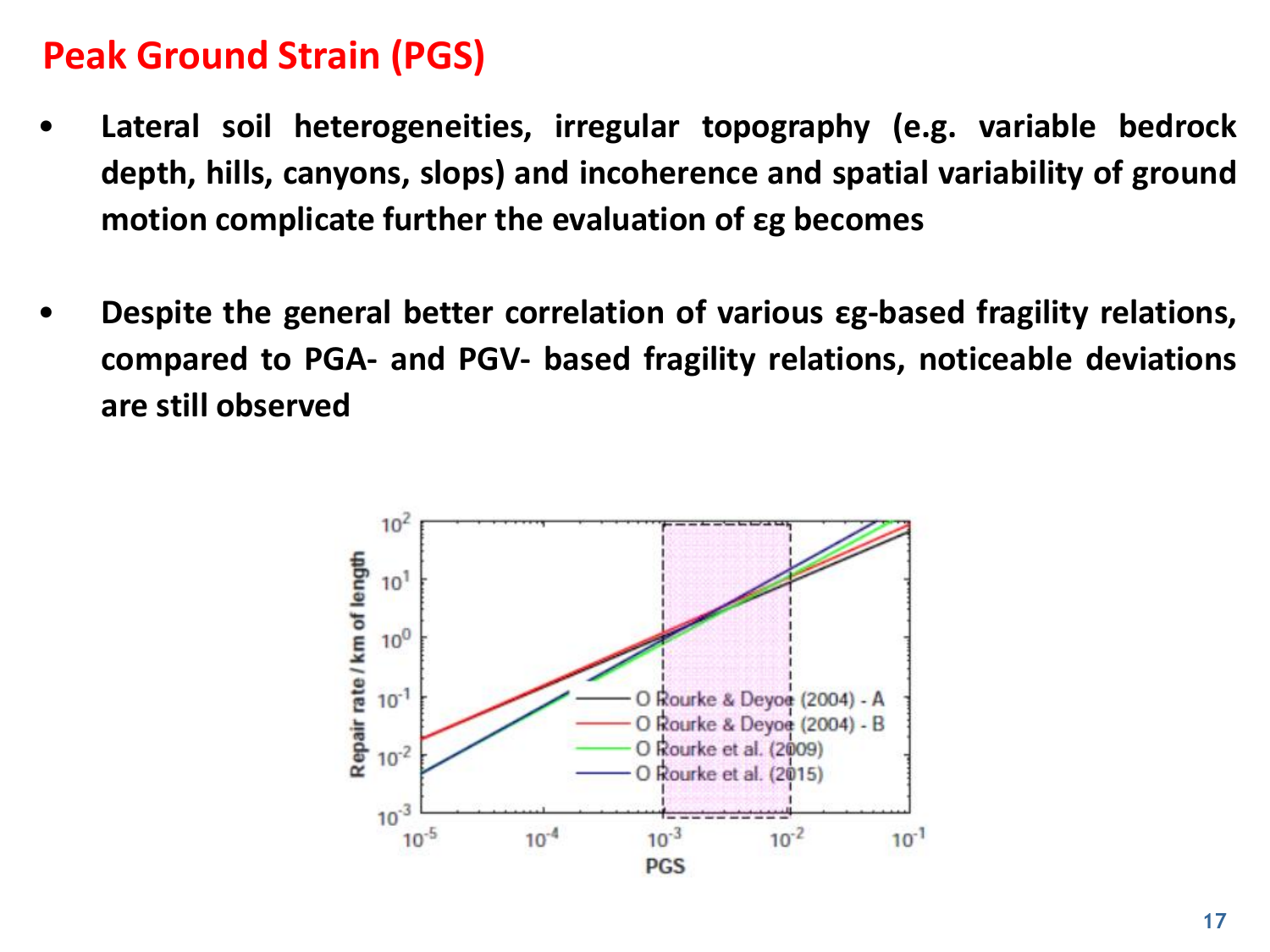# **PGV2/PGA**

- **PGV<sup>2</sup>/PGA was proposed by Pineda and Ordaz (2007) as a potential IM for seismic assessment of buried pipelines in soft soils**
- **Dimensionally, this metric corresponds to displacement**
- **The parameter can be estimated using shake maps or GMPE for PGA and PGV**
- **Limited verification, since its efficiency was investigated only in the case of the seismic performance of the water supply system of Mexico City during the 1985 Michoacán earthquake**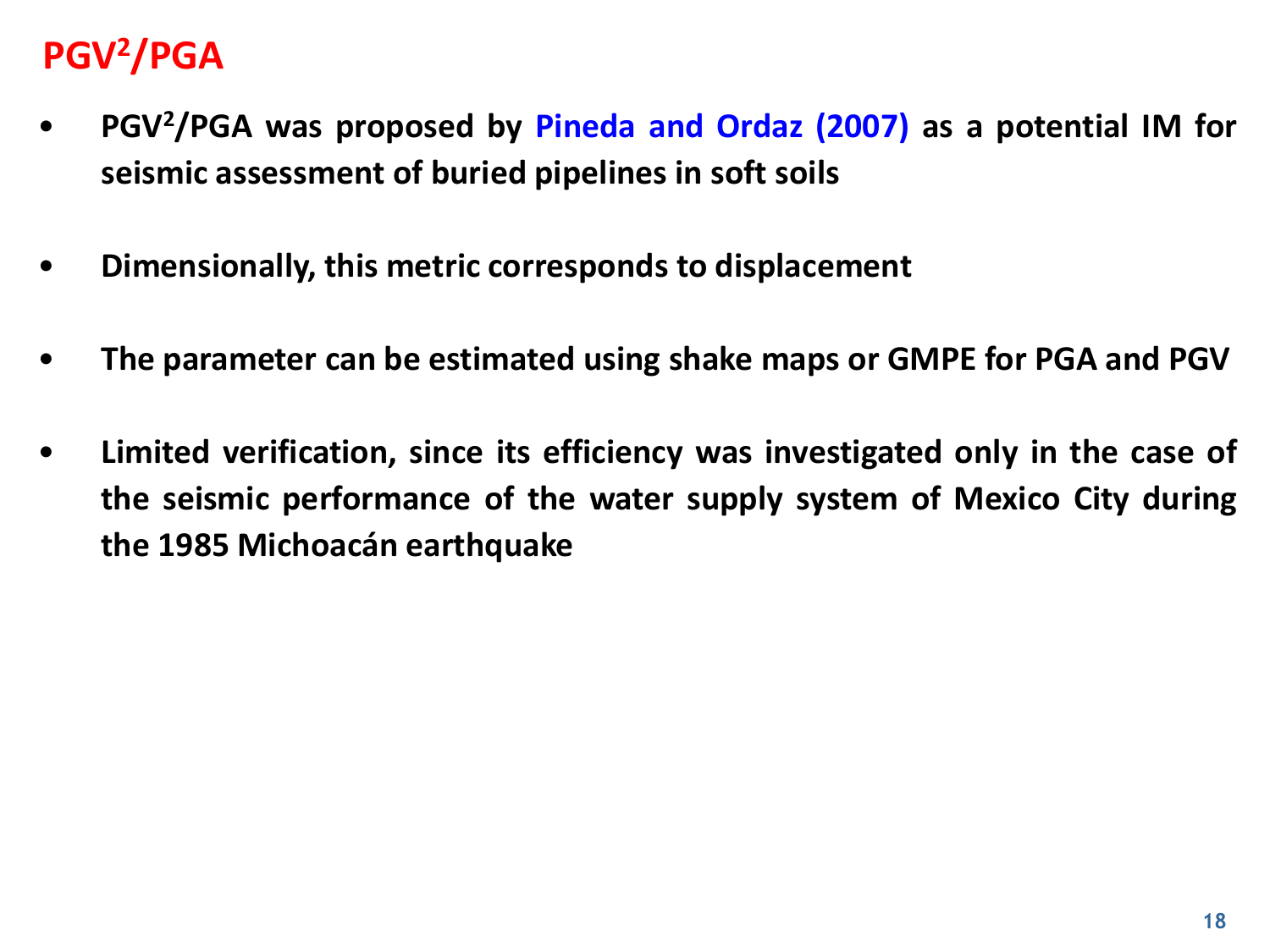# **Arias Intensity (I<sup>a</sup> )**

- **Arias intensity I<sup>a</sup> may be considered as a potential IM for the characterization of the structural performance of pipelines, since it embodies both the amplitude and duration characteristics of ground motion**
- **Hwang et al. (2004) reported a good correlation between the observed damages of the gas network of Taichung City during the 1999 Chi-Chi earthquake and the Arias Intensity**
- **However, the computation of Arias Intensity requires a significant number of records of acceleration time histories along the axis of pipeline**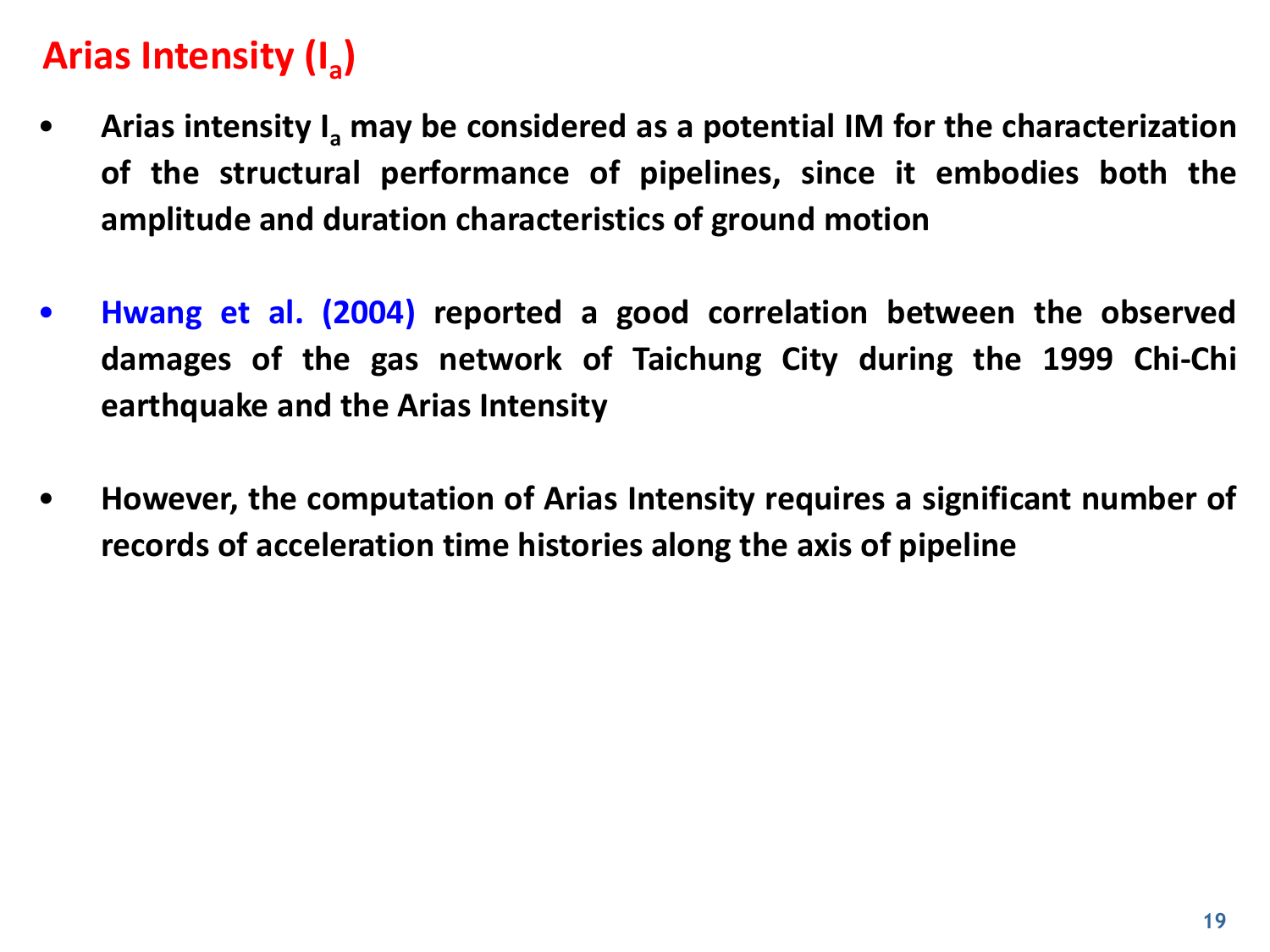# **Spectral Acceleration (SA) and Spectral Intensity (SI)**

- **O'Rourke et al. (1998) and Hwang et al. (2004) examined the efficiency of spectral acceleration (SA) and spectral intensity (SI) as IMs for embedded pipelines, revealing very poor correlations with the repair rates**
- **These poor correlations are actually expected, since both IM refer to the inertial response of elastic single degree of freedom oscillators, the seismic response of which is highly distinct compared to the one of embedded pipelines**